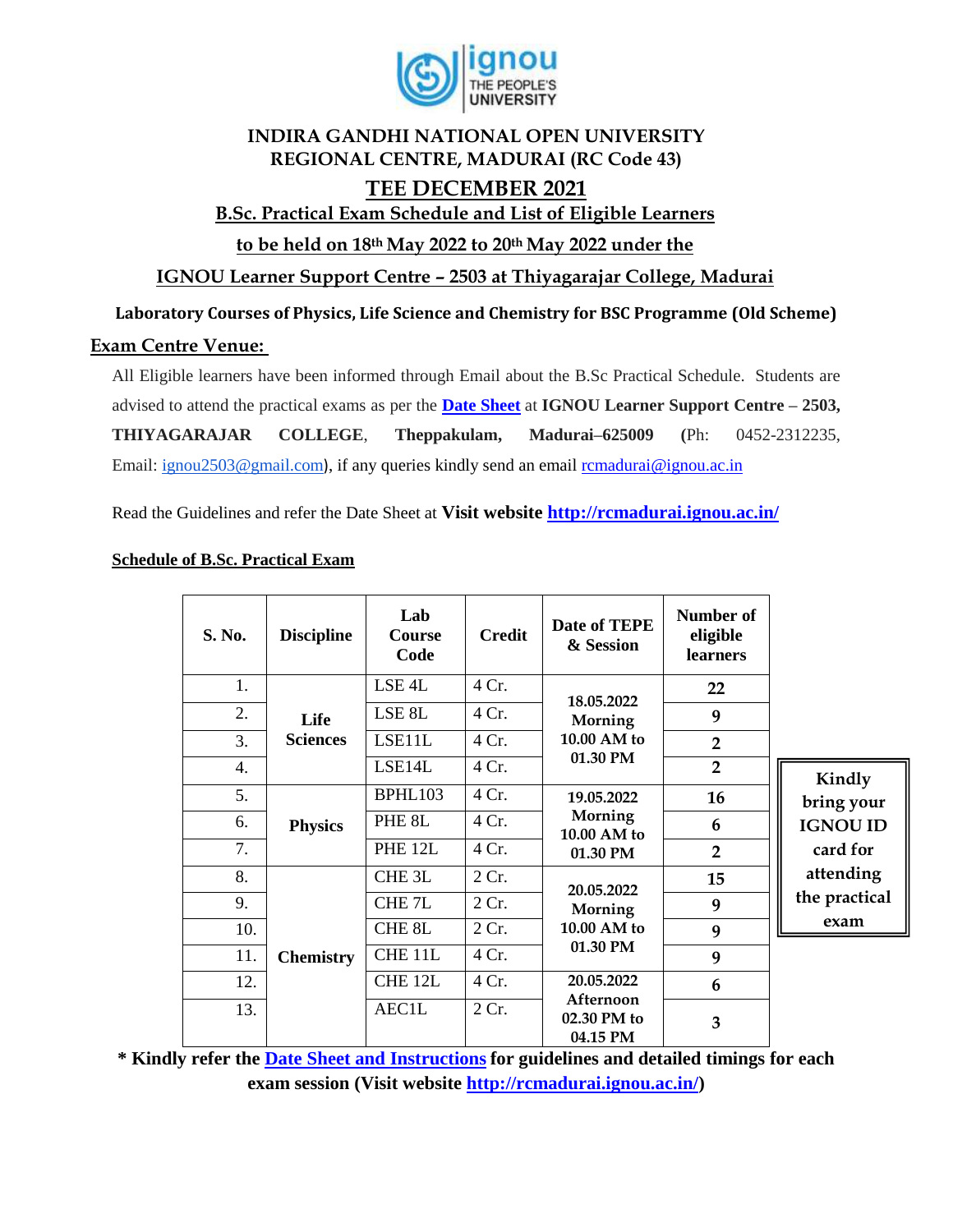| <b>PROGRAM</b> | <b>ENRNO</b> | <b>COURSE</b>  | <b>NAME</b>                 | <b>YEAR</b>    |
|----------------|--------------|----------------|-----------------------------|----------------|
| <b>BSC</b>     | 191886143    | <b>BPHL103</b> | <b>RANJITHKUMAR R</b>       | $\mathbf{1}$   |
| <b>BSC</b>     | 191887152    | CHE7L          | <b>SUJA PV</b>              | $\mathbf{1}$   |
| <b>BSC</b>     | 191887152    | CHE8L          | <b>SUJA PV</b>              | $\mathbf{1}$   |
| <b>BSC</b>     | 191887152    | CHE3L          | <b>SUJA PV</b>              | $\mathbf{1}$   |
| <b>BSC</b>     | 190220395    | CHE8L          | <b>SNEHIL SACHAN</b>        | 3              |
| <b>BSC</b>     | 190220395    | LSE14L         | SNEHIL SACHAN               | 3              |
| <b>BSC</b>     | 190220395    | CHE7L          | <b>SNEHIL SACHAN</b>        | 3              |
| <b>BSC</b>     | 190220395    | CHE3L          | <b>SNEHIL SACHAN</b>        | $\overline{2}$ |
| <b>BSC</b>     | 190220395    | LSE8L          | <b>SNEHIL SACHAN</b>        | $\overline{2}$ |
| <b>BSC</b>     | 190220395    | LSE4L          | SNEHIL SACHAN               | $\mathbf{1}$   |
| <b>BSC</b>     | 191887819    | LSE14L         | AJMAL J                     | $\overline{2}$ |
| <b>BSC</b>     | 191887819    | LSE4L          | AJMAL J                     | $\mathbf{1}$   |
| <b>BSC</b>     | 191889661    | LSE4L          | <b>BALASUBRAMANYAM L</b>    | $\mathbf{1}$   |
| <b>BSC</b>     | 191887801    | CHE11L         | MAGESHWARI G                | $\overline{2}$ |
| <b>BSC</b>     | 191887801    | LSE4L          | <b>MAGESHWARI G</b>         | $\mathbf{1}$   |
| <b>BSC</b>     | 191891106    | CHE12L         | <b>CLIVE JOSEPH LAZARUS</b> | 3              |
| <b>BSC</b>     | 191891106    | PHE8L          | <b>CLIVE JOSEPH LAZARUS</b> | 3              |
| <b>BSC</b>     | 191891106    | CHE11L         | <b>CLIVE JOSEPH LAZARUS</b> | $\overline{2}$ |
| <b>BSC</b>     | 191891106    | CHE3L          | <b>CLIVE JOSEPH LAZARUS</b> | $\mathbf{1}$   |
| <b>BSC</b>     | 191891106    | CHE7L          | <b>CLIVE JOSEPH LAZARUS</b> | $\mathbf{1}$   |
| <b>BSC</b>     | 191891106    | CHE8L          | <b>CLIVE JOSEPH LAZARUS</b> | $\mathbf{1}$   |
| <b>BSC</b>     | 181607480    | <b>BPHL103</b> | SRIRAM H                    | $\mathbf{1}$   |
| <b>BSC</b>     | 181605770    | CHE12L         | <b>ABINAYA A</b>            | $\overline{3}$ |
| <b>BSC</b>     | 181605770    | CHE11L         | ABINAYA A                   | $\overline{2}$ |
| <b>BSC</b>     | 181605770    | CHE3L          | <b>ABINAYA A</b>            | $\mathbf{1}$   |
| <b>BSC</b>     | 181605770    | CHE8L          | ABINAYA A                   | $\mathbf{1}$   |
| <b>BSC</b>     | 181605770    | CHE7L          | ABINAYA A                   | $\mathbf{1}$   |
| <b>BSC</b>     | 181609230    | LSE4L          | <b>NARAYANAN A</b>          | 3              |
| <b>BSC</b>     | 187012422    | <b>BPHL103</b> | <b>SATHISH R</b>            | $\mathbf{1}$   |
| <b>BSC</b>     | 187012422    | LSE4L          | <b>SATHISH R</b>            | 1              |
| <b>BSC</b>     | 187011072    | LSE11L         | SARAVANAN                   | $\overline{3}$ |
| <b>BSC</b>     | 187011072    | CHE12L         | SARAVANAN                   | 3              |
| <b>BSC</b>     | 187011072    | CHE11L         | SARAVANAN                   | 3              |
| <b>BSC</b>     | 187011072    | AEC1L          | SARAVANAN                   | 3              |
| <b>BSC</b>     | 187011072    | LSE8L          | SARAVANAN                   | $\overline{2}$ |
| <b>BSC</b>     | 187011072    | LSE4L          | SARAVANAN                   | $\mathbf{1}$   |
| <b>BSC</b>     | 187010260    | CHE3L          | NASEEMA BANU NASIRUDEEN     | 3              |
| <b>BSC</b>     | 187010260    | LSE4L          | NASEEMA BANU NASIRUDEEN     | $\overline{2}$ |
| <b>BSC</b>     | 187010260    | LSE8L          | NASEEMA BANU NASIRUDEEN     | $\overline{2}$ |
| <b>BSC</b>     | 187013908    | LSE4L          | SATHYA JEEVAHAN N           | $\mathbf{1}$   |
| <b>BSC</b>     | 189608840    | LSE4L          | <b>SELVI S</b>              | $\mathbf{1}$   |
| <b>BSC</b>     | 189608857    | <b>BPHL103</b> | <b>VINOTH KUMAR C</b>       | 1              |
| <b>BSC</b>     | 189608864    | <b>BPHL103</b> | <b>MUTHUKUMAR K</b>         | $\mathbf{1}$   |
| <b>BSC</b>     | 189608871    | <b>BPHL103</b> | MUGESH BHARATH M            | $\mathbf{1}$   |

**List of Eligible Learners for the B.Sc. Practical Examination (Old Scheme) – TEE December 2021**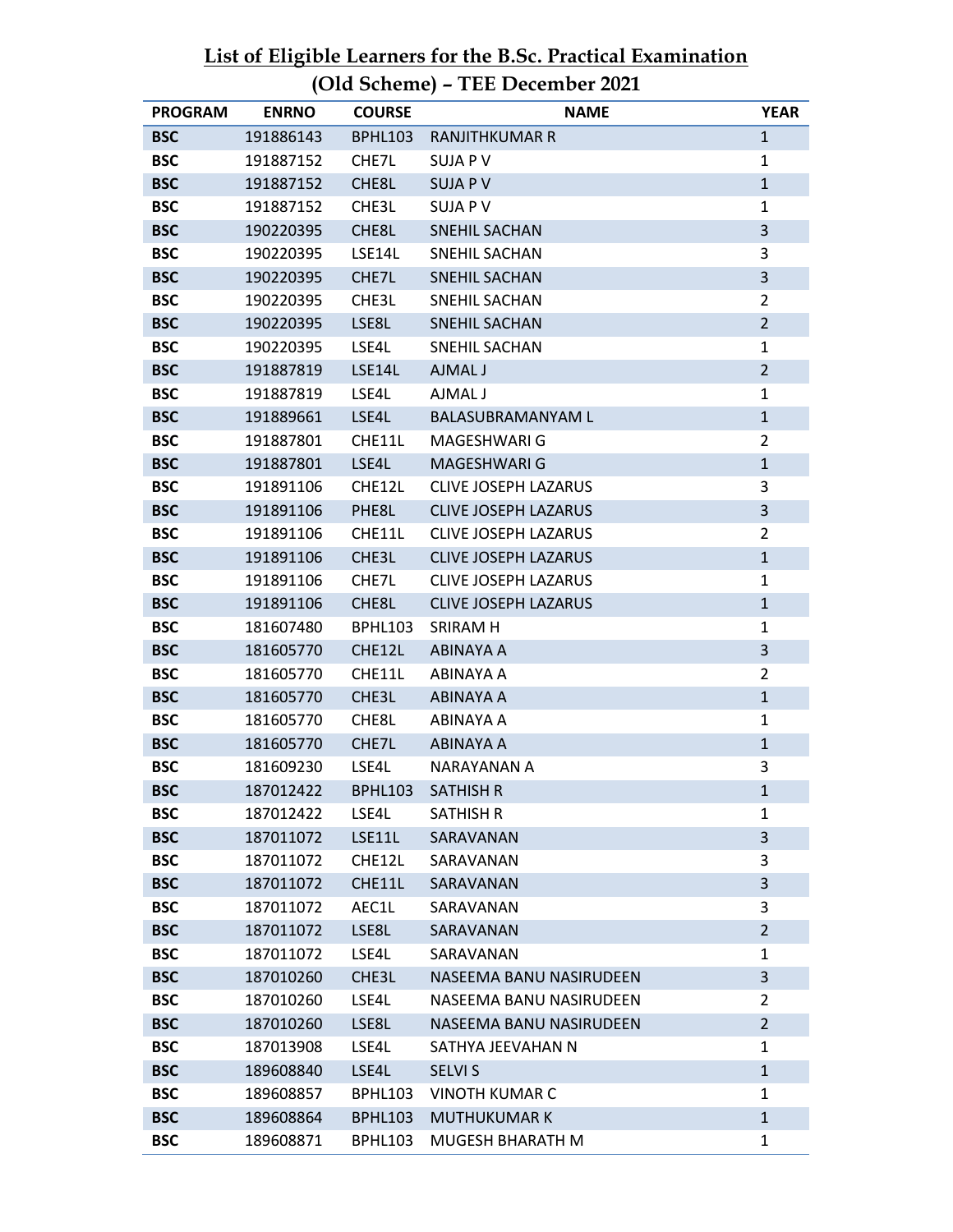| <b>BSC</b> | 189608889 | <b>BPHL103</b> | LALITHA DEVI N           | $\mathbf{1}$   |
|------------|-----------|----------------|--------------------------|----------------|
| <b>BSC</b> | 189610459 | LSE4L          | <b>HEMASHOBIGA N</b>     | 1              |
| <b>BSC</b> | 170163207 | LSE4L          | <b>DEVENDRANS</b>        | $\mathbf{1}$   |
| <b>BSC</b> | 170163017 | PHE8L          | SARATH KARTHIK NAIR M    | $\overline{2}$ |
| <b>BSC</b> | 177128810 | BPHL103        | <b>KANDALA LAVANYA</b>   | $\mathbf{1}$   |
| <b>BSC</b> | 172062008 | AEC1L          | <b>SAM IMMANUEL P</b>    | 3              |
| <b>BSC</b> | 172062008 | PHE8L          | <b>SAM IMMANUEL P</b>    | 3              |
| <b>BSC</b> | 172062008 | CHE12L         | <b>SAM IMMANUEL P</b>    | 3              |
| <b>BSC</b> | 172062008 | <b>BPHL103</b> | <b>SAM IMMANUEL P</b>    | $\overline{2}$ |
| <b>BSC</b> | 172062008 | CHE11L         | <b>SAM IMMANUEL P</b>    | $\overline{2}$ |
| <b>BSC</b> | 172062022 | LSE4L          | <b>JAINAB THASLIMA A</b> | $\mathbf{1}$   |
| <b>BSC</b> | 170163221 | LSE4L          | <b>MUTHUKUMAR S</b>      | 1              |
| <b>BSC</b> | 177125729 | LSE4L          | <b>RASHMI KUMARI</b>     | $\mathbf{1}$   |
| <b>BSC</b> | 176640013 | CHE3L          | <b>BALAGA PRAVEEN</b>    | 1              |
| <b>BSC</b> | 177127138 | CHE3L          | SANGEETHAPRIYA D         | $\mathbf{1}$   |
| <b>BSC</b> | 176639327 | LSE4L          | SAYEEDHA ZOHRA V M       | 1              |
| <b>BSC</b> | 176639327 | LSE8L          | SAYEEDHA ZOHRA V M       | $\overline{2}$ |
| <b>BSC</b> | 176641086 | BPHL103        | SARAVANAN T              | 1              |
| <b>BSC</b> | 163137654 | AEC1L          | <b>V THANGAPANDI</b>     | 3              |
| <b>BSC</b> | 163137654 | CHE12L         | V THANGAPANDI            | 3              |
| <b>BSC</b> | 163137654 | PHE8L          | <b>V THANGAPANDI</b>     | 3              |
| <b>BSC</b> | 163137654 | PHE12L         | V THANGAPANDI            | 3              |
| <b>BSC</b> | 163137654 | CHE7L          | <b>V THANGAPANDI</b>     | $\mathbf{1}$   |
| <b>BSC</b> | 163137654 | CHE3L          | V THANGAPANDI            | 1              |
| <b>BSC</b> | 163137654 | CHE8L          | <b>V THANGAPANDI</b>     | $\mathbf{1}$   |
| <b>BSC</b> | 163137654 | BPHL103        | V THANGAPANDI            | $\overline{2}$ |
| <b>BSC</b> | 163137654 | CHE11L         | <b>V THANGAPANDI</b>     | $\overline{2}$ |
| <b>BSC</b> | 168136649 | LSE8L          | <b>SARANYA V</b>         | 3              |
| <b>BSC</b> | 168136649 | CHE11L         | <b>SARANYA V</b>         | 3              |
| <b>BSC</b> | 168136649 | PHE8L          | SARANYA V                | 3              |
| <b>BSC</b> | 168136649 | PHE12L         | <b>SARANYA V</b>         | 3              |
| <b>BSC</b> | 168136649 | LSE4L          | SARANYA V                | 1              |
| <b>BSC</b> | 168004077 | <b>BPHL103</b> | PANKAJ KUMAR             | $\mathbf{1}$   |
| <b>BSC</b> | 168004077 | CHE3L          | PANKAJ KUMAR             | $\overline{2}$ |
| <b>BSC</b> | 168137870 | CHE12L         | <b>MANIKANDAN R</b>      | 3              |
| <b>BSC</b> | 168137870 | PHE8L          | <b>MANIKANDAN R</b>      | 3              |
| <b>BSC</b> | 168137870 | LSE11L         | <b>MANIKANDAN R</b>      | 3              |
| <b>BSC</b> | 168137870 | <b>BPHL103</b> | <b>MANIKANDAN R</b>      | $\overline{2}$ |
| <b>BSC</b> | 168137870 | LSE8L          | <b>MANIKANDAN R</b>      | $\overline{2}$ |
| <b>BSC</b> | 168137870 | CHE11L         | <b>MANIKANDAN R</b>      | 2              |
| <b>BSC</b> | 152227603 | CHE3L          | <b>VIJAYAKANTH N</b>     | $\mathbf{1}$   |
| <b>BSC</b> | 152227603 | CHE7L          | <b>VIJAYAKANTH N</b>     | 1              |
| <b>BSC</b> | 152227603 | CHE8L          | <b>VIJAYAKANTH N</b>     | $\mathbf{1}$   |
| <b>BSC</b> | 152227785 | LSE4L          | <b>ALPHIN JOSEPH</b>     | 1              |
| <b>BSC</b> | 152227864 | <b>BPHL103</b> | <b>LOKESH YADAV</b>      | $\mathbf{1}$   |
| <b>BSC</b> | 152225283 | <b>BPHL103</b> | <b>KULDEEP</b>           | $\mathbf{1}$   |
| <b>BSC</b> | 152225283 | LSE8L          | <b>KULDEEP</b>           | $\overline{2}$ |